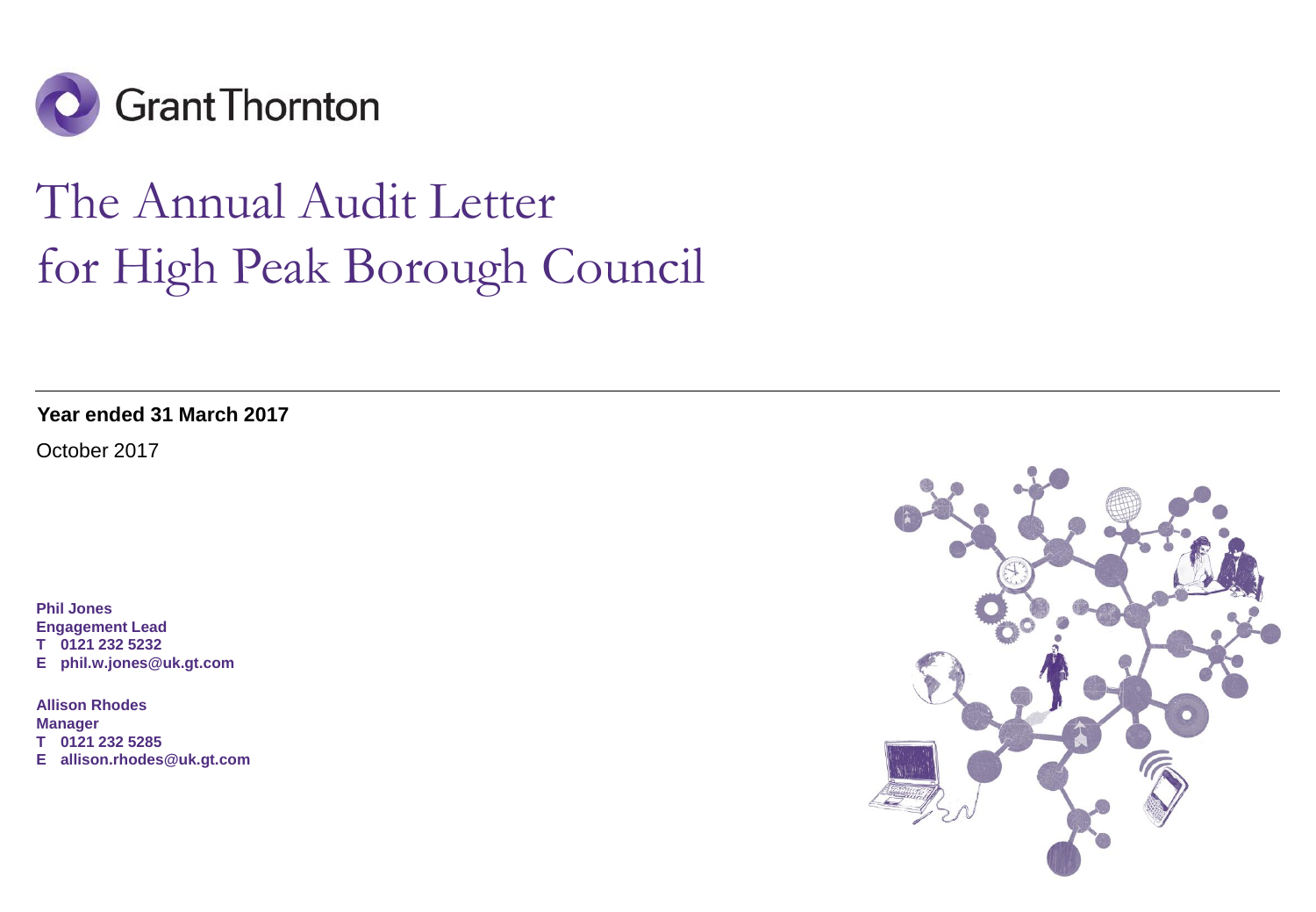## Contents

| <b>Section</b>                  |   |
|---------------------------------|---|
| Executive summary<br>1.         | 3 |
| Audit of the accounts<br>2.     | 5 |
| 3. Value for Money conclusion   | 9 |
| Appendices                      |   |
| A Reports issued and fees<br>12 |   |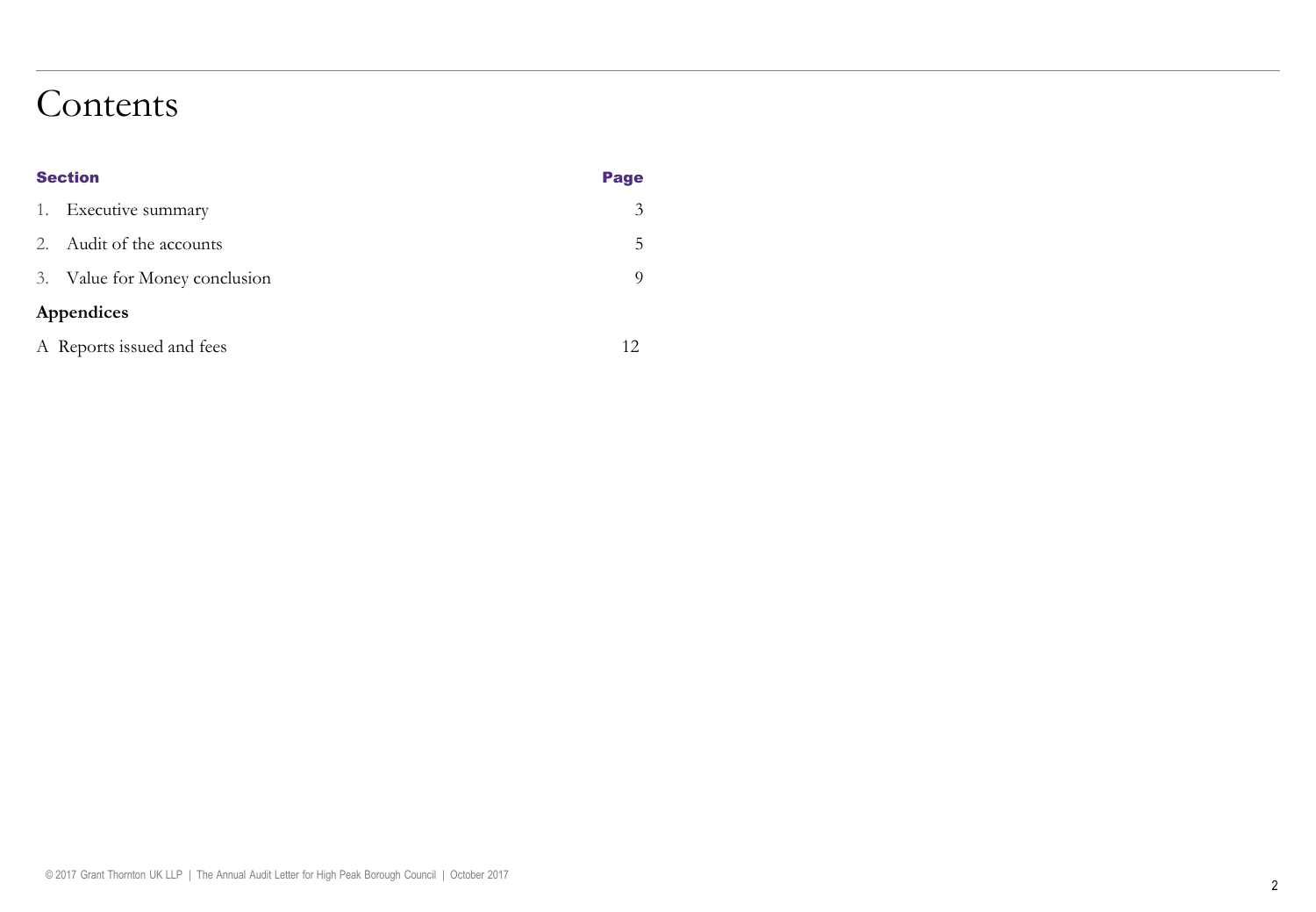## Executive summary

### Purpose of this letter

Our Annual Audit Letter (Letter) summarises the key findings arising from the work we have carried out at High Peak Borough Council (the Council) for the year ended 31 March 2017.

This Letter provides a commentary on the results of our work to the Council and its external stakeholders, and highlights issues we wish to draw to the attention of the public. In preparing this letter, we have followed the National Audit Office (NAO)'s Code of Audit Practice (the Code) and Auditor Guidance Note (AGN) 07 – 'Auditor Reporting'.

We reported the detailed findings from our audit work to the Council's Audit and Accounts Committee (as those charged with governance) in our Audit Findings Report on 27 September 2017.

#### Our responsibilities

We have carried out our audit in accordance with the NAO's Code of Audit Practice, which reflects the requirements of the Local Audit and Accountability Act 2014 (the Act). Our key responsibilities are to:

- give an opinion on the Council's financial statements (section two)
- assess the Council's arrangements for securing economy, efficiency and effectiveness in its use of resources (the value for money conclusion) (section three).

In our audit of the Council's financial statements, we comply with International Standards on Auditing (UK and Ireland) (ISAs) and other guidance issued by the NAO.

#### Our work

#### **Financial statements opinion**

We gave an unqualified opinion on the Council's financial statements on 28 September 2017.

#### **Value for money conclusion**

We were satisfied that the Council put in place proper arrangements to ensure economy, efficiency and effectiveness in its use of resources during the year ended 31 March 2017. We reflected this in our audit opinion on 28 September 2017.

#### **Certificate**

We certified that we had completed the audit of the accounts of High Peak Borough Council in accordance with the requirements of the Code on 28 September 2017.

#### **Certification of grants**

We also carry out work to certify the Council's Housing Benefit subsidy claim on behalf of the Department for Work and Pensions. Our work on this claim is not yet complete and will be finalised by 30 November 2017. We will report the results of this work to the Audit and Accounts Committee in our Annual Certification Letter.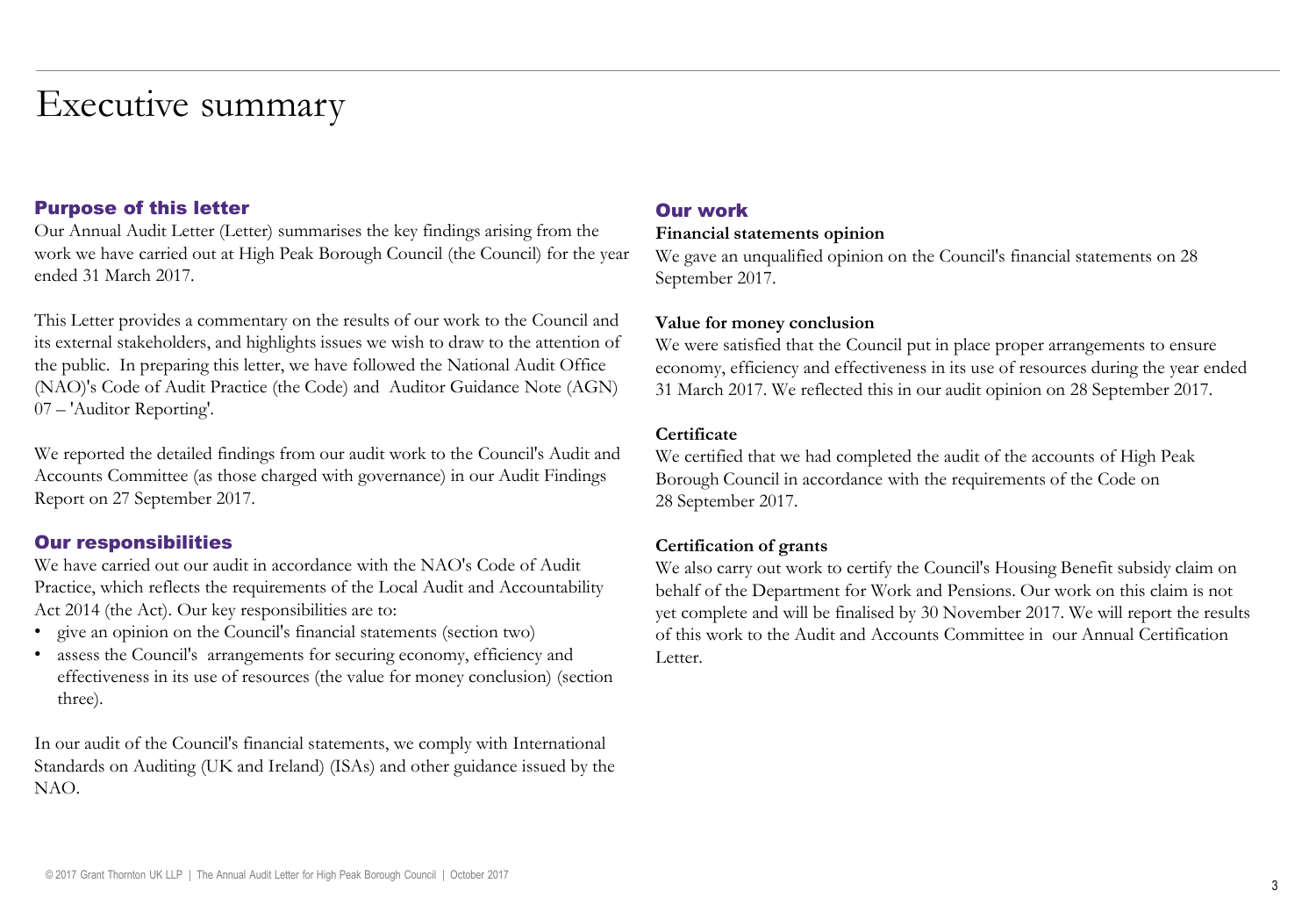### Our work with you in 2016/17

An efficient audit – we delivered the accounts audit before the deadline. Our audit team are knowledgeable and experienced in your financial accounts and systems.

Improved financial processes – during the year we reviewed your financial systems and processes including journals processing, employee remuneration and operating expenditure.

Understanding your operational health – through the value for money conclusion we provided you with assurance on your operational effectiveness.

Support outside of the audit – we supported you on a number of areas outside of the audit. These included leisure services and waste management.

### Working with the Council

We would like to record our appreciation for the assistance and co-operation provided to us during our audit by the Council's staff.

> **Grant Thornton UK LLP October 2017**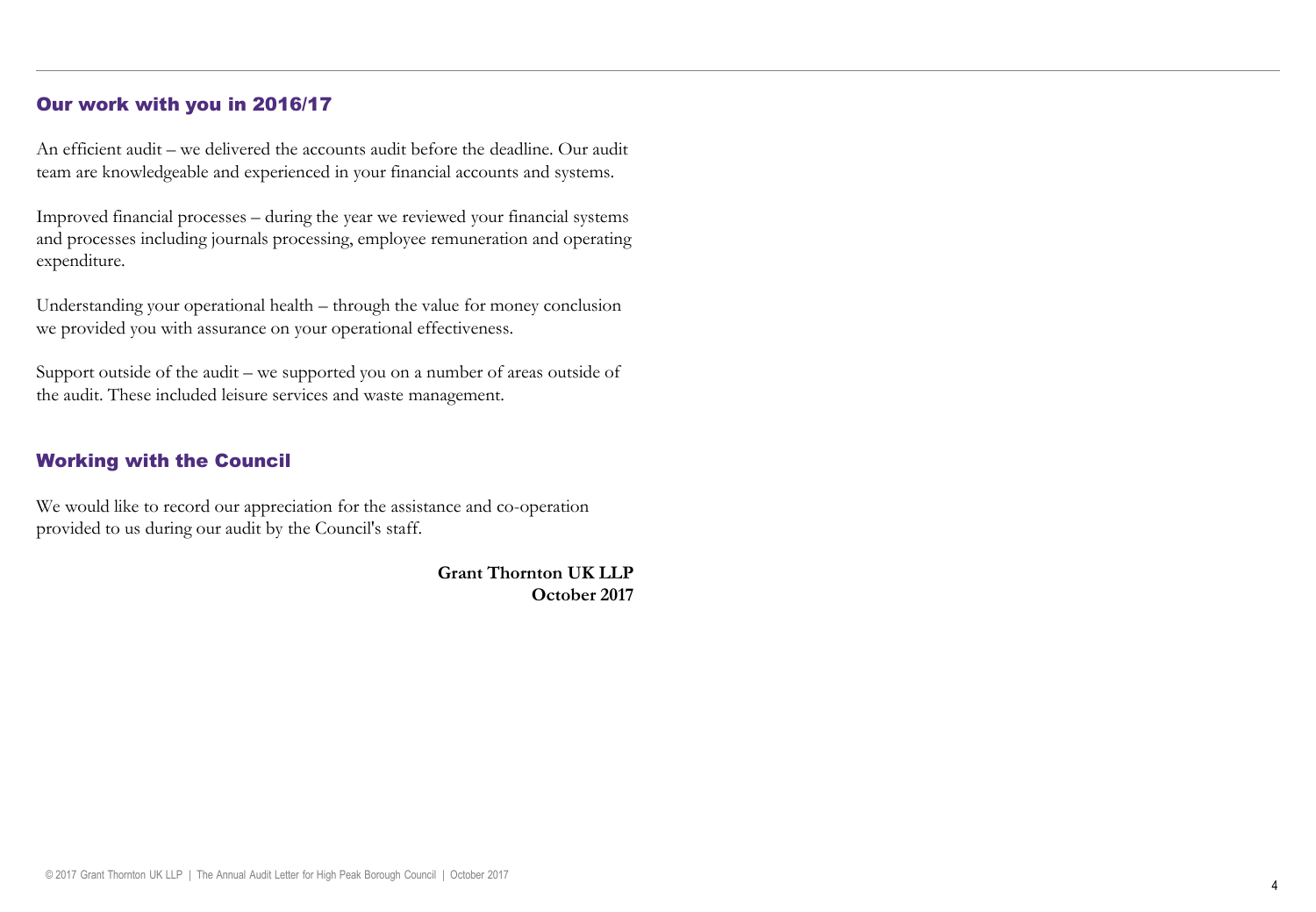### Our audit approach

#### **Materiality**

.

In our audit of the Council's accounts, we applied the concept of materiality to determine the nature, timing and extent of our work, and to evaluate the results of our work. We define materiality as the size of the misstatement in the financial statements that would lead a reasonably knowledgeable person to change or influence their economic decisions.

We determined materiality for our audit of the Council's accounts to be  $f<sub>1</sub>1,021,000$ which is 2% of the Council's gross revenue expenditure. We used this benchmark, as in our view, users of the Council's accounts are most interested in how it has spent the income it has raised from taxation and grants during the year.

We also set a lower level of specific materiality for disclosures of officers' remuneration, salary bandings and exit packages and related party transactions. We set a lower threshold of  $\text{\textsterling}20,000$ ,.

We set a lower trivial threshold of  $f_{151,000}$ , above which we reported errors to the Audit Committee in our Audit Findings Report.

### **The scope of our audit**

Our audit involves obtaining enough evidence about the amounts and disclosures in the financial statements to give reasonable assurance they are free from material misstatement, whether caused by fraud or error. This includes assessing whether:

- the Council's accounting policies are appropriate, have been consistently applied and adequately disclosed;
- significant accounting estimates made by the Executive Director (CFO) are reasonable; and
- the overall presentation of the financial statements gives a true and fair view.

We also read the narrative report and annual governance statement to check they are consistent with our understanding of the Council and with the accounts included in the Statement of Accounts on which we gave our opinion.

We carry out our audit in line with ISAs (UK and Ireland) and the NAO Code of Audit Practice. We believe the audit evidence we have obtained is sufficient and appropriate to provide a basis for our opinion.

Our audit approach was based on a thorough understanding of the Council's business and is risk based.

We identified key risks and set out overleaf the work we performed in response to these risks and the results of this work.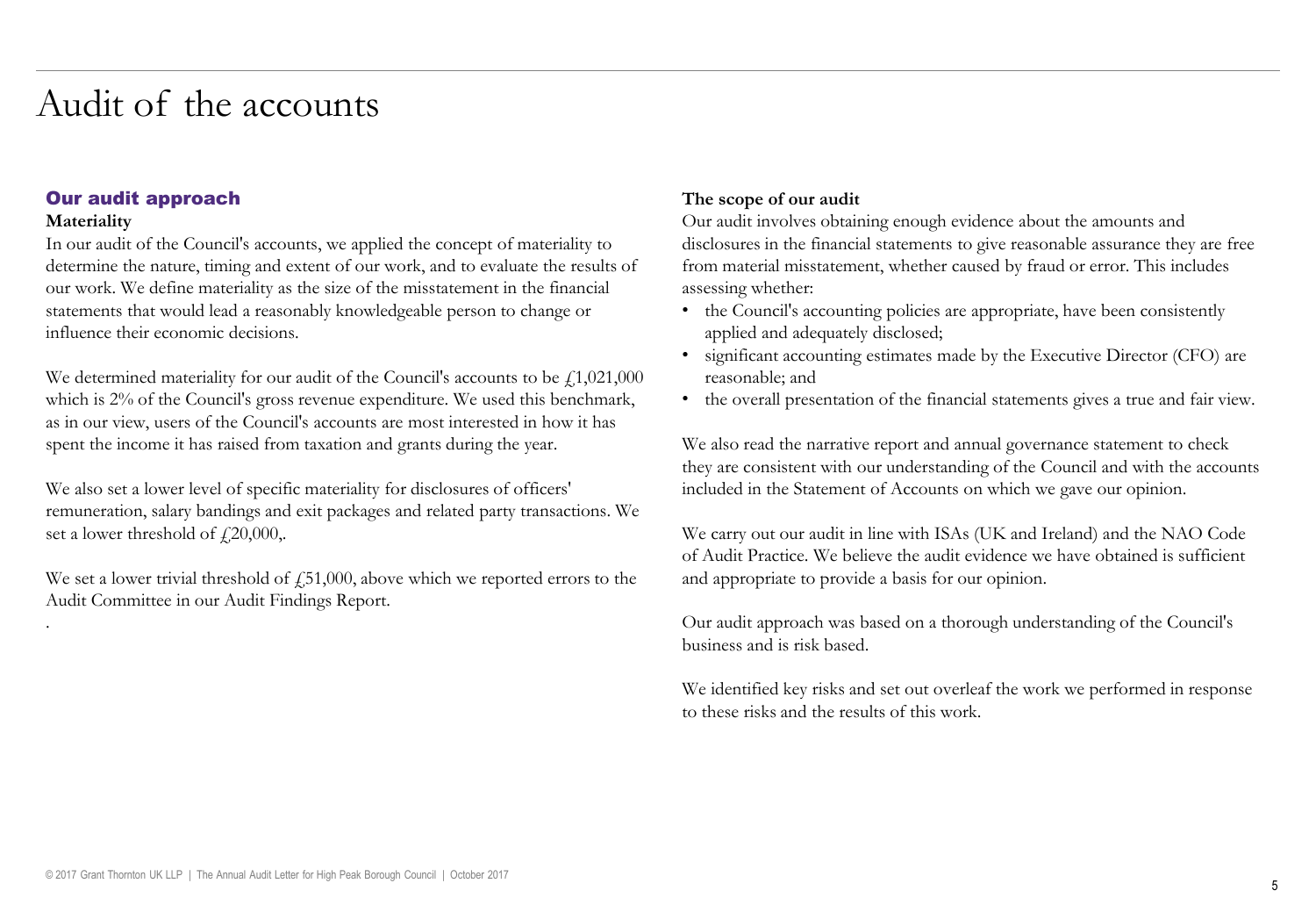These are the risks which had the greatest impact on our overall strategy and where we focused more of our work.

| <b>Risks identified in our audit</b><br>plan                                                                                                                                                                                                                                                                                                                                                                                                          | How we responded to the risk                                                                                                                                                                                                                                                                                                                                                                                                                                                                                                                                                                                                                                                                                                                                                                                                                                           | <b>Findings and conclusions</b>                                                                    |
|-------------------------------------------------------------------------------------------------------------------------------------------------------------------------------------------------------------------------------------------------------------------------------------------------------------------------------------------------------------------------------------------------------------------------------------------------------|------------------------------------------------------------------------------------------------------------------------------------------------------------------------------------------------------------------------------------------------------------------------------------------------------------------------------------------------------------------------------------------------------------------------------------------------------------------------------------------------------------------------------------------------------------------------------------------------------------------------------------------------------------------------------------------------------------------------------------------------------------------------------------------------------------------------------------------------------------------------|----------------------------------------------------------------------------------------------------|
| <b>Payroll expenditure represents</b><br>a significant percentage of the<br>Council's gross expenditure.                                                                                                                                                                                                                                                                                                                                              | We have undertaken the following work in relation to this risk:<br>Documented our understanding of the processes and controls in place around the accounting<br>for employee remuneration                                                                                                                                                                                                                                                                                                                                                                                                                                                                                                                                                                                                                                                                              | Our audit work has not identified any<br>significant issues in relation to the risk<br>identified. |
| We identified the completeness<br>of payroll expenditure in the<br>financial statements as a risk<br>requiring particular audit<br>attention:<br>Employee remuneration<br>accruals understated<br>(Remuneration expenses not<br>correct)                                                                                                                                                                                                              | walked through the controls in place (to confirm our understanding) over payroll expenditure<br>performed trend analysis to identify any unusual variances in pay transactions<br>$\bullet$<br>reviewed the reconciliation of your payroll system to the general ledger<br>$\bullet$<br>We have also carried out other work in this area:<br>tested a sample of employee remuneration payments in the year to ensure accurately<br>accounted for and in the correct period<br>agreed the disclosure of senior officers remuneration to the information from the payroll system<br>and supporting evidence (in full rather than sample approach).                                                                                                                                                                                                                       |                                                                                                    |
| Non-pay expenditure<br>represents a significant<br>percentage of the Council's<br>gross expenditure.<br>Management uses judgement to<br>estimate accruals of un-invoiced<br>non-pay costs.<br>We identified the completeness<br>of non- pay expenditure in the<br>financial statements as a risk<br>requiring particular audit<br>attention:<br>Creditors understated or not<br>recorded in the correct period<br>(Operating expenses<br>understated) | We have undertaken the following work in relation to this risk:<br>Documented our understanding of the processes and controls in place around the accounting<br>$\bullet$<br>for operating expenses<br>walked through the key controls to assess whether those controls were in line with our<br>documented understanding<br>reviewed the completeness and accuracy of the control account reconciliation between the<br>purchase ledger and the general ledger<br>obtained an understanding of the accruals process and tested a sample of accruals (along with<br>other creditors balances)<br>tested a sample of payments after the year end to confirm these were accounted for in the<br>correct period.<br>We have also tested a sample of operating expense transactions in the year to ensure these are<br>accurately accounted for and in the correct period. | Our audit work has not identified any<br>significant issues in relation to the risk<br>identified. |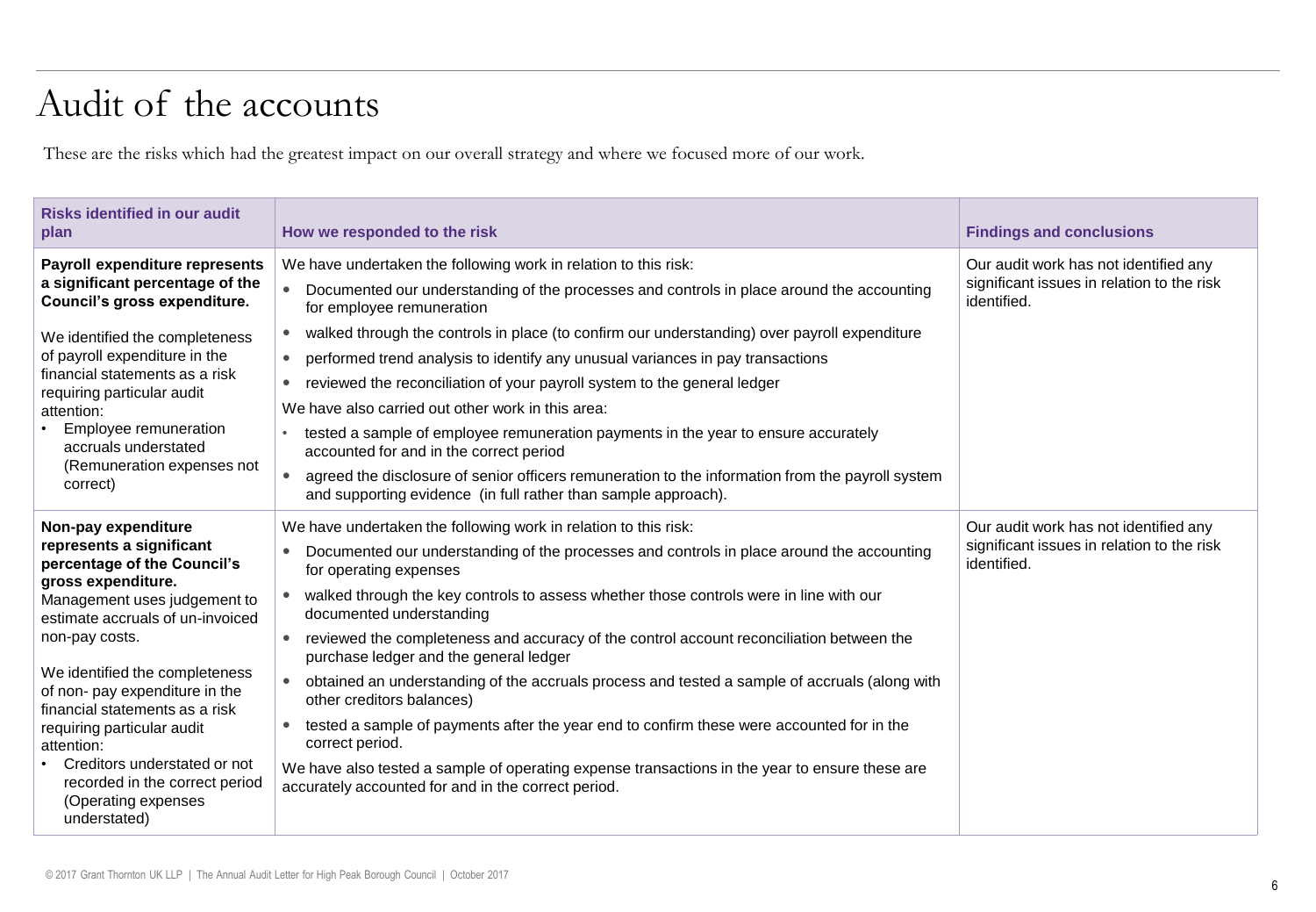| <b>Risks identified in our audit</b><br>plan                                                                                                                                                                                                               | How we responded to the risk                                                                                                                                                                                                                                                                                                                                                                                                                                                                                                | <b>Findings and conclusions</b>                                                                                                                                                                                                                                                  |
|------------------------------------------------------------------------------------------------------------------------------------------------------------------------------------------------------------------------------------------------------------|-----------------------------------------------------------------------------------------------------------------------------------------------------------------------------------------------------------------------------------------------------------------------------------------------------------------------------------------------------------------------------------------------------------------------------------------------------------------------------------------------------------------------------|----------------------------------------------------------------------------------------------------------------------------------------------------------------------------------------------------------------------------------------------------------------------------------|
| CIPFA has been working on the<br>'Telling the Story' project, for<br>which the aim was to streamline<br>the financial statements and<br>improve accessibility to the user<br>and this has resulted in changes<br>to the 2016/17 CIPFA Code of<br>Practice. | We have undertaken the following work in relation to this risk:<br>reviewed the re-classification of the Comprehensive Income and Expenditure Statement (CIES)<br>comparatives to ensure that they are in line with the Council's internal reporting structure<br>reviewed the appropriateness of the revised grouping of entries within the Movement In<br><b>Reserves Statement (MIRS)</b><br>tested the classification of income and expenditure for 2016/17 recorded within the Cost of<br>Services section of the CIES | Our audit work has not identified any<br>significant issues in relation to the risk<br>identified.<br>The Council have prepared the new<br>statements in accordance with the<br>requirements.<br>The disclosure of the effect of these<br>changes on the prior year comparatives |
| The changes affect the<br>presentation of income and<br>expenditure in the financial<br>statements and associated<br>disclosure notes. A prior period<br>adjustment (PPA) to restate the<br>2015/16 comparative figures is<br>also required.               | tested the completeness of income and expenditure by reviewing the reconciliation of the CIES<br>to the general ledger<br>tested the classification of income and expenditure reported within the new Expenditure and<br>Funding Analysis (EFA) note to the financial statements<br>reviewed the new segmental reporting disclosures within the 2016/17 financial statements to<br>ensure compliance with the CIPFA Code of Practice.                                                                                       | is comprehensive and particularly well<br>presented.<br>Presentation amendment to separate<br>the movement on the general fund and<br>HRA balances reported on the EFA.                                                                                                          |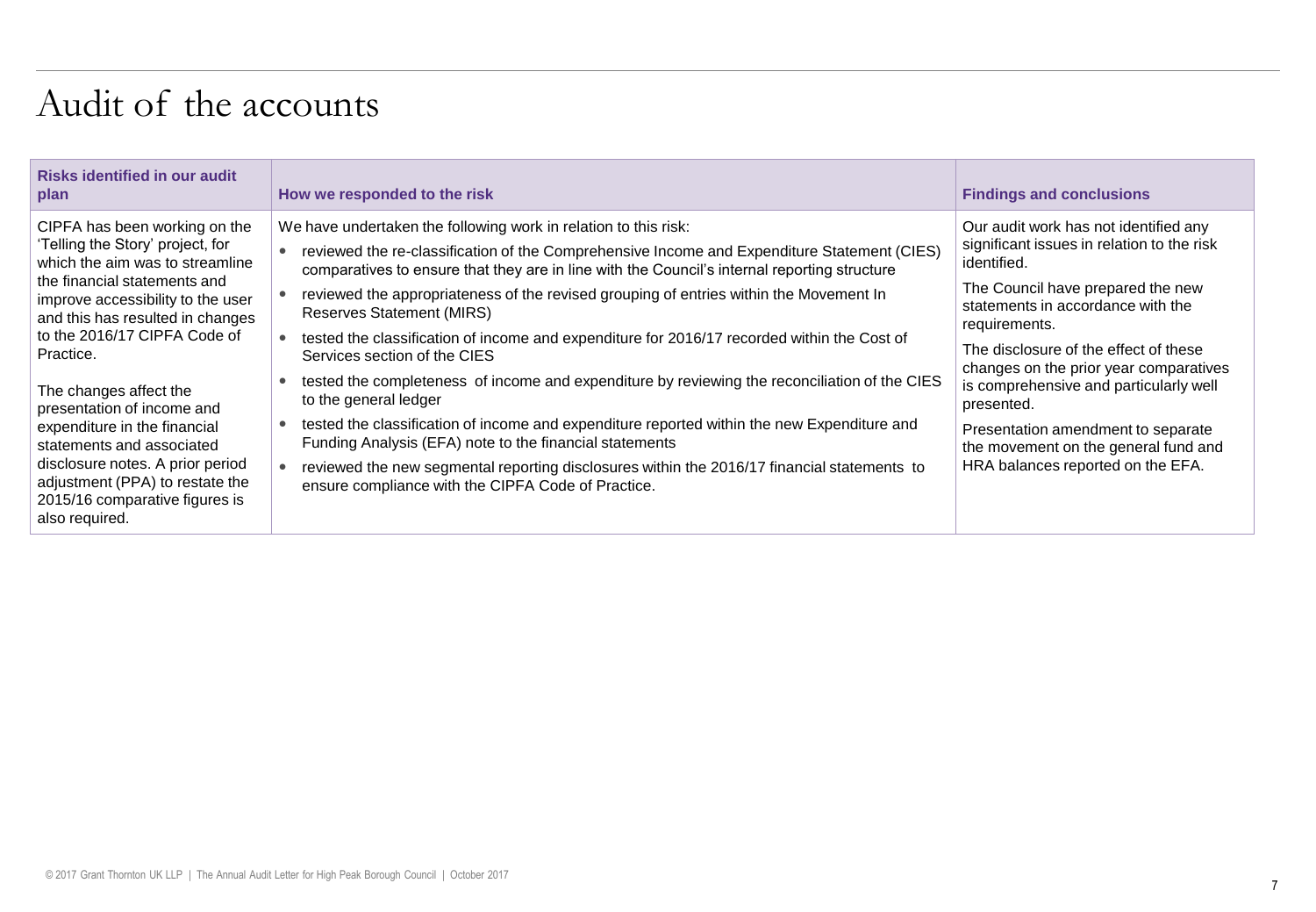## Audit opinion

We gave an unqualified opinion on the Council's accounts on 28 September 2017, in advance of the 30 September 2017 national deadline.

We received the draft financial statements on 5 June, as the Council were successful in pulling forward their own closedown timetable in readiness to meet the earlier opinion deadline of 31 July from 2017/18 onwards. The Council provided a good set of supporting working papers. The finance team responded promptly and efficiently to our queries during the audit. We will work with officers to agree how best we can achieve this significantly earlier deadline next year.

### **Issues arising from the audit of the accounts**

We reported the key issues from our audit of the accounts of the Council to the Council's Audit and Accounts Committee on 27 September 2017.

### **Annual Governance Statement and Narrative Report**

We are required to review the Council's Annual Governance Statement and Narrative Report. It published them on its website with the draft accounts in line with the national deadlines.

Both documents were prepared in line with the relevant guidance and were consistent with the supporting evidence provided by the Council and with our knowledge of the Council.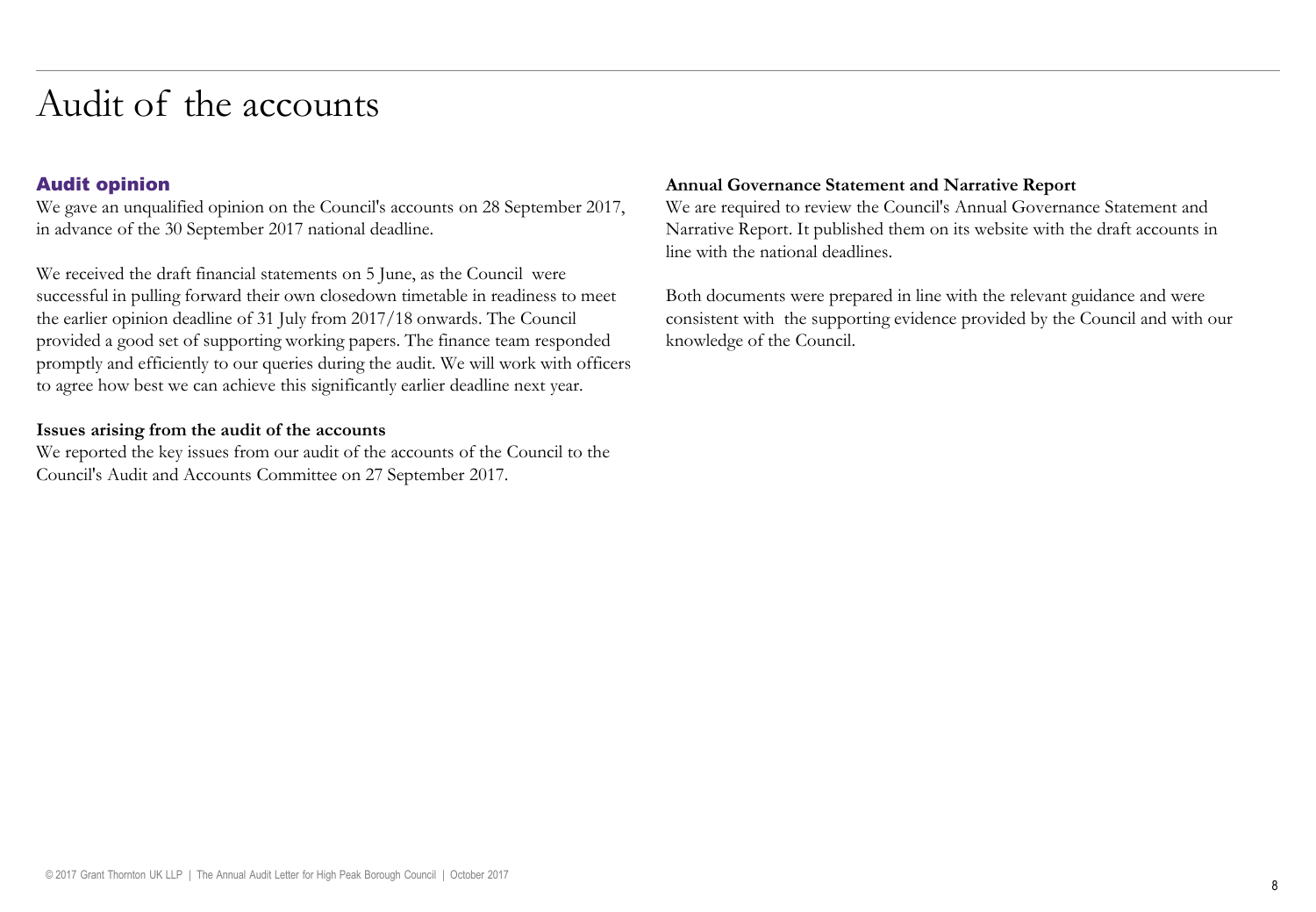## Value for Money conclusion

### **Background**

We carried out our review in accordance with the NAO Code of Audit Practice (the Code), following the guidance issued by the NAO in November 2016 which specified the criterion for auditors to evaluate:

*In all significant respects, the audited body takes properly informed decisions and deploys resources to achieve planned and sustainable outcomes for taxpayers and local people.* 

## Key findings

Our first step in carrying out our work was to perform a risk assessment and identify the key risks where we concentrated our work.

The key risks we identified and the work we performed are set out in table 2 overleaf.

### Overall VfM conclusion

We are satisfied that in all significant respects the Council put in place proper arrangements to secure economy, efficiency and effectiveness in its use of resources for the year ending 31 March 2017.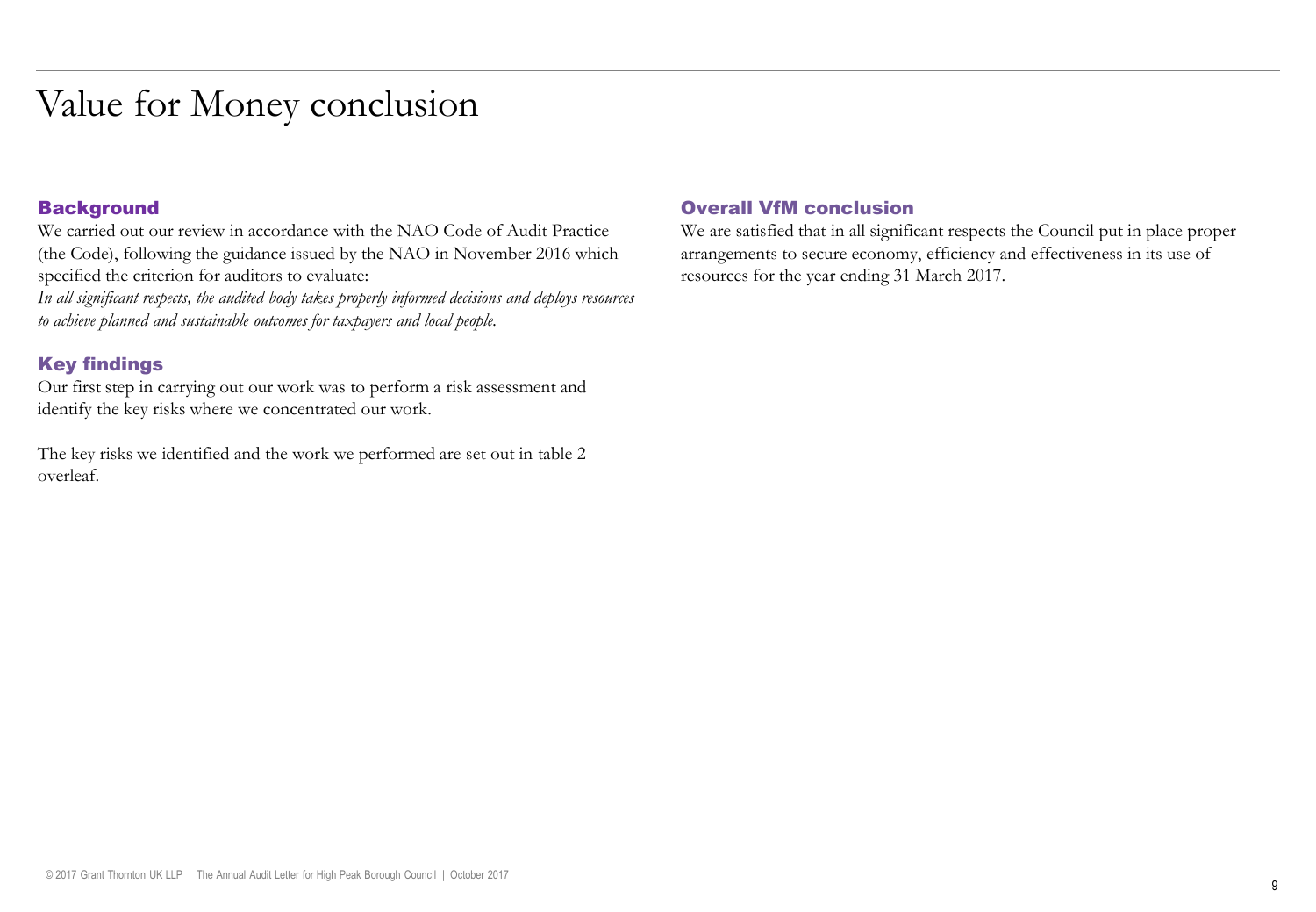## Value for Money

### **Table 2: Value for money risks**

| <b>Risk identified</b>                                                                                                                                                                                                                                                                                                                                                                                                                                                                                                                                                                                                                                                         | <b>Work carried out</b>                                                                                                                                                                                                                                                                                                                                                                                | <b>Findings and conclusions</b>                                                                                                                                                                                                                                                                                                                                                                                                                                                                                                                                                                                                                                                                                                                                                                                                                                                                                                                                                                                                                                                                                                                                                                                                                                                                                                                                                                                                                                                                                                                                                                                                                                                                                                                                                                                                                                                                                                                                                                                                                                                                                    |
|--------------------------------------------------------------------------------------------------------------------------------------------------------------------------------------------------------------------------------------------------------------------------------------------------------------------------------------------------------------------------------------------------------------------------------------------------------------------------------------------------------------------------------------------------------------------------------------------------------------------------------------------------------------------------------|--------------------------------------------------------------------------------------------------------------------------------------------------------------------------------------------------------------------------------------------------------------------------------------------------------------------------------------------------------------------------------------------------------|--------------------------------------------------------------------------------------------------------------------------------------------------------------------------------------------------------------------------------------------------------------------------------------------------------------------------------------------------------------------------------------------------------------------------------------------------------------------------------------------------------------------------------------------------------------------------------------------------------------------------------------------------------------------------------------------------------------------------------------------------------------------------------------------------------------------------------------------------------------------------------------------------------------------------------------------------------------------------------------------------------------------------------------------------------------------------------------------------------------------------------------------------------------------------------------------------------------------------------------------------------------------------------------------------------------------------------------------------------------------------------------------------------------------------------------------------------------------------------------------------------------------------------------------------------------------------------------------------------------------------------------------------------------------------------------------------------------------------------------------------------------------------------------------------------------------------------------------------------------------------------------------------------------------------------------------------------------------------------------------------------------------------------------------------------------------------------------------------------------------|
| <b>Medium Term Financial Plan</b><br>The Council has historically managed its<br>finances well and has consistently<br>achieved savings. It is on course to<br>achieve an underspend against its<br>general fund budget for 2016/17. However,<br>following the most recent settlement, and<br>with the expected reduction in government<br>grant, the Council has identified that it<br>must secure savings of over £2.1m for the<br>general fund over the lifetime of the four<br>year MTFP.<br>The challenge that this saving requirement<br>presents to the longer term financial<br>sustainability of the Council is regarded a<br>significant risk to the VFM conclusion. | We met with key officers to discuss key strategic<br>challenges and the Council's proposed response<br>and considered reports to members to:<br>review the outturn position for 16/17 and the<br>budget plans for 17/18<br>review the Council's progress in updating its<br>medium term financial plan and efficiency and<br>rationalisation strategy (which includes major<br>procurement activities) | The Council has set out its proposals to secure the £2.1m of financial savings<br>over the four year period of the MTFS 2017 - 2012. The new efficiency and<br>rationalisation strategy has been incorporated into the budget setting cycle and<br>so was subject to Council approval in Feb 2017. The strategy sets out five areas<br>of focus, these being major procurement, asset management, housing and<br>economic growth, income generation and rationalisation. These schemes have a<br>longer lead in time and so the Council is planning the use of reserves of £2.095 m<br>in the first three years of MTFS, to support this transition. Reserves remain at an<br>appropriate level and so this strategy is not considered to place the Council at<br>undue risk and the retained balance remains in line with the Council's reserves<br>policy.<br>We note the outcome of the financial position reported for 2016/17, The<br>provisional outturn on the General Fund Revenue Account for the year is<br>£9,554,288. This represents a surplus of £697,021. Although the Council report a<br>shortfall of £419,210 in the delivery of the Efficiency Plan savings in-year, the in-<br>year underspend on the overall budget has meant that the Council has not drawn<br>from the earmarked reserve set up to support the Efficiency Programme. The<br>Housing Revenue Account Budget has secured a surplus of £2.447m which is<br>taken to reserves to support future capital and revenue costs relating to the<br>housing stock.<br>On this basis, we have sufficient assurance that the Council has appropriate<br>arrangement in place to identify and realise further financial savings over the<br>lifetime of the MTFP. We have obtained sufficient information to support our value<br>for money conclusion, particularly with regard to the Council's arrangements for<br>utilising assets effectively to support the delivery of strategic priorities, and<br>planning finances effectively to support the sustainable delivery of strategic<br>priorities and maintain statutory functions. |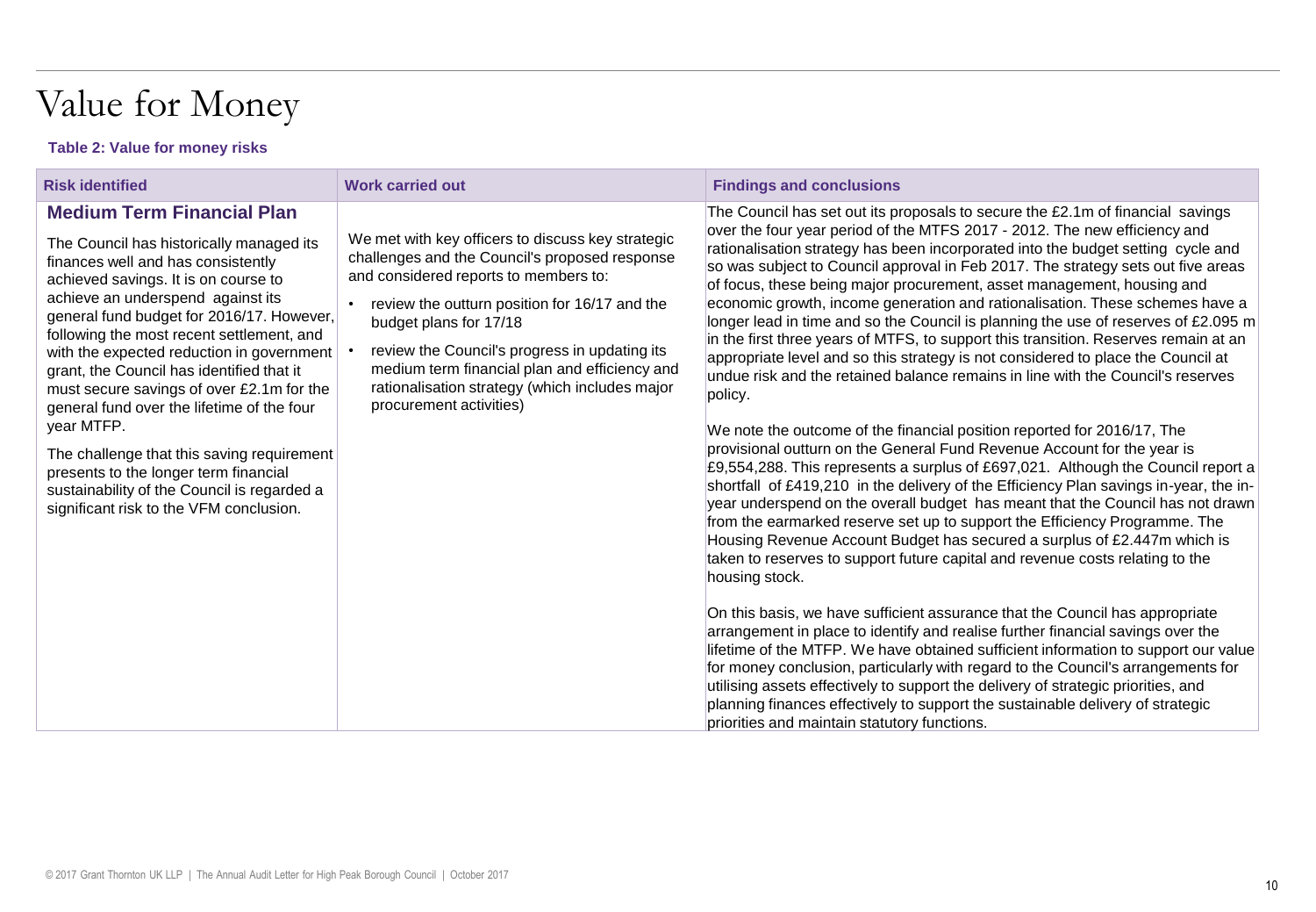## Value for Money

### **Table 2: Value for money risks (continued)**

| <b>Risk identified</b>                                                                                                                                                                                                                                                                                               | <b>Work carried out</b>                                                                                                                                                                                | <b>Findings and conclusions</b>                                                                                                                                                                                                                                                                                                                                                                                                                                                                                                                                                                                                                        |
|----------------------------------------------------------------------------------------------------------------------------------------------------------------------------------------------------------------------------------------------------------------------------------------------------------------------|--------------------------------------------------------------------------------------------------------------------------------------------------------------------------------------------------------|--------------------------------------------------------------------------------------------------------------------------------------------------------------------------------------------------------------------------------------------------------------------------------------------------------------------------------------------------------------------------------------------------------------------------------------------------------------------------------------------------------------------------------------------------------------------------------------------------------------------------------------------------------|
| <b>HRA Business Plan</b><br>The Council's Business Plan for the<br>housing revenue account, is affected by<br>external factors including the government<br>announcements of rent reductions that<br>must be applied in future.                                                                                       | We considered how the Council have responded to<br>the developments that impact upon its HRA<br>Business Plan through discussions with officers and<br>review of key documents and reports to Members. | During 2016/17 there has been a fundamental review of the HRA Business Plan<br>in order to reflect the impact of rent reductions as announced by Government.<br>The original projection was that the social sector rent reduction would result in a<br>annual deficit on the HRA of £2.2m. The Council put in place arrangements to<br>develop the 30 year business plan, alongside a process of self assessment<br>against the CIPFA / CIH Voluntary Code for Self financed HRA and the<br>opportunity to address any matters unresolved from the transfer of the housing<br>function from the former arms length management organisation (ALMO) High |
| We need to consider the Council's<br>arrangements to update its Business Plan<br>during 2016/17 in light of this and other<br>developments, and how it is seeking to<br>address the longer term financial<br>sustainability of the housing revenue<br>account. This area represents a risk to the<br>VFM conclusion. |                                                                                                                                                                                                        | Peak Community Housing.<br>This work has continued throughout 2016/17 and has resulted in the HRA<br>Business plan - Financial improvement plan as set out in the appendix B to the<br>MTFS with further work to finalise the HRA Business Plan early in 2017/18.<br>The improvement plan reports an improvement to the projected deficit position,<br>reducing this to £770k in 2020/21. The plan for 2017/18 is for a small surplus of<br>£57k - but the following three years then build up to annual deficit positions of<br>£243k(in 18/19), £496k in 2019/20 and £770k in 2020/21.                                                               |
|                                                                                                                                                                                                                                                                                                                      |                                                                                                                                                                                                        | Whilst at this stage the HRA still showed an overall deficit in the medium term,<br>we note that the review continued into 2017/18. The projections of further<br>savings to be secured, indicated that there are areas where savings will be<br>focussed in order to provide for a balanced HRA. The projections from these<br>areas, which include voluntary reduction in repayment of debt, rental income,<br>repairs and maintenance savings, ICT costs, void costs and savings through<br>the disposal of surplus stock, may realise savings of up to $£1.2m$ per annum and<br>so more than cover the projected deficits referred above.          |
|                                                                                                                                                                                                                                                                                                                      |                                                                                                                                                                                                        | On this basis, we are satisfied that this does not pose a risk to our VFM<br>conclusion, particularly with regard to the Council having appropriate<br>arrangements in place during 2016/17, for utilising assets effectively to support<br>the delivery of strategic priorities, and planning finances effectively to support<br>the sustainable delivery of strategic priorities and maintain statutory functions.                                                                                                                                                                                                                                   |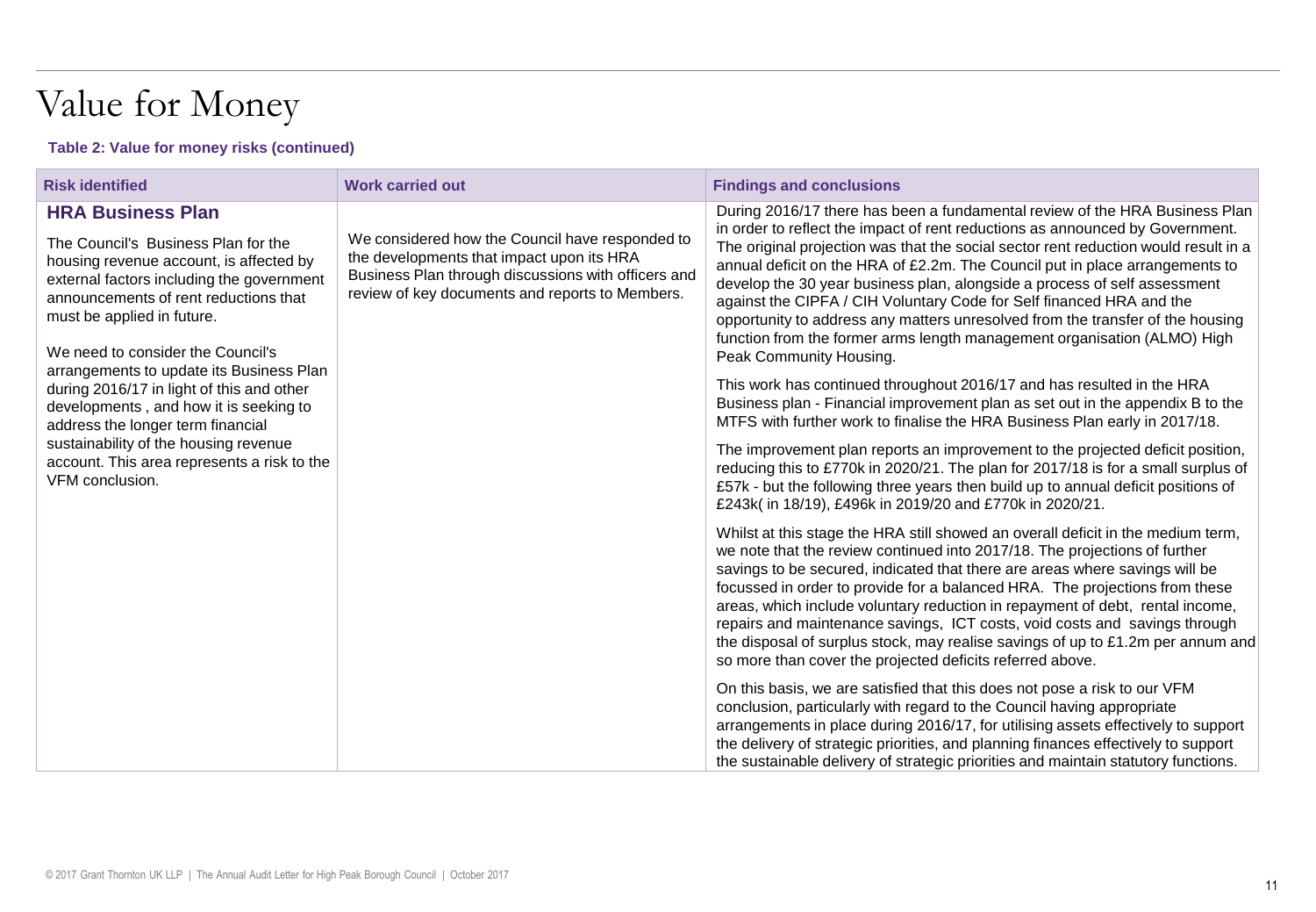## Appendix A: Reports issued and fees

We confirm below our final fees charged for the audit and provision of non-audit services.

#### Fees

|                                     | <b>Proposed</b><br>fee | <b>Actual fees</b> | 2015/16 fees |
|-------------------------------------|------------------------|--------------------|--------------|
| Statutory audit of Council          | 47,273                 | 47,273             | 47,273       |
| Housing Benefit Grant Certification | 11.040                 | 11.040             | 11,040       |
| <b>Total fees (excluding VAT)</b>   | 58,313                 | 58,313             | 58,313       |

The proposed fees for the year were in line with the scale fee set by Public Sector Audit Appointments Ltd (PSAA).

#### Reports issued

| <b>Report</b>                | Date issued    |
|------------------------------|----------------|
| Audit Plan                   | February 2017  |
| <b>Audit Findings Report</b> | September 2017 |
| Annual Audit Letter          | October 2017   |

#### Fees for other services

|                                                                     | <b>Service</b>                                                                                                 | Fees £ |
|---------------------------------------------------------------------|----------------------------------------------------------------------------------------------------------------|--------|
| <b>Audit related services:</b>                                      |                                                                                                                |        |
| Pooling Capital Receipts 15/16 – work completed in<br>November 2016 |                                                                                                                | 2.200  |
| <b>Non-audit services:</b>                                          |                                                                                                                |        |
|                                                                     | Leisure services – options (work completed in<br>2016/17)                                                      | 8,990  |
|                                                                     | CFOi insights – subscription agreed September 2016                                                             | 2.000  |
|                                                                     | Place Analytics – year 3 of subscription package                                                               | 5.625  |
|                                                                     | Waste management benchmarking and business<br>case challenge (reduced from that reported in the<br>audit plan) | 4,396  |

#### Non- audit services

- For the purposes of our audit we have made enquiries of all Grant Thornton UK LLP teams providing services to the Council. The table above summarises all other services which were identified.
- We have considered whether other services might be perceived as a threat to our independence as the Council's auditor and have ensured that appropriate safeguards are put in place, as reported in our Audit Findings Report.